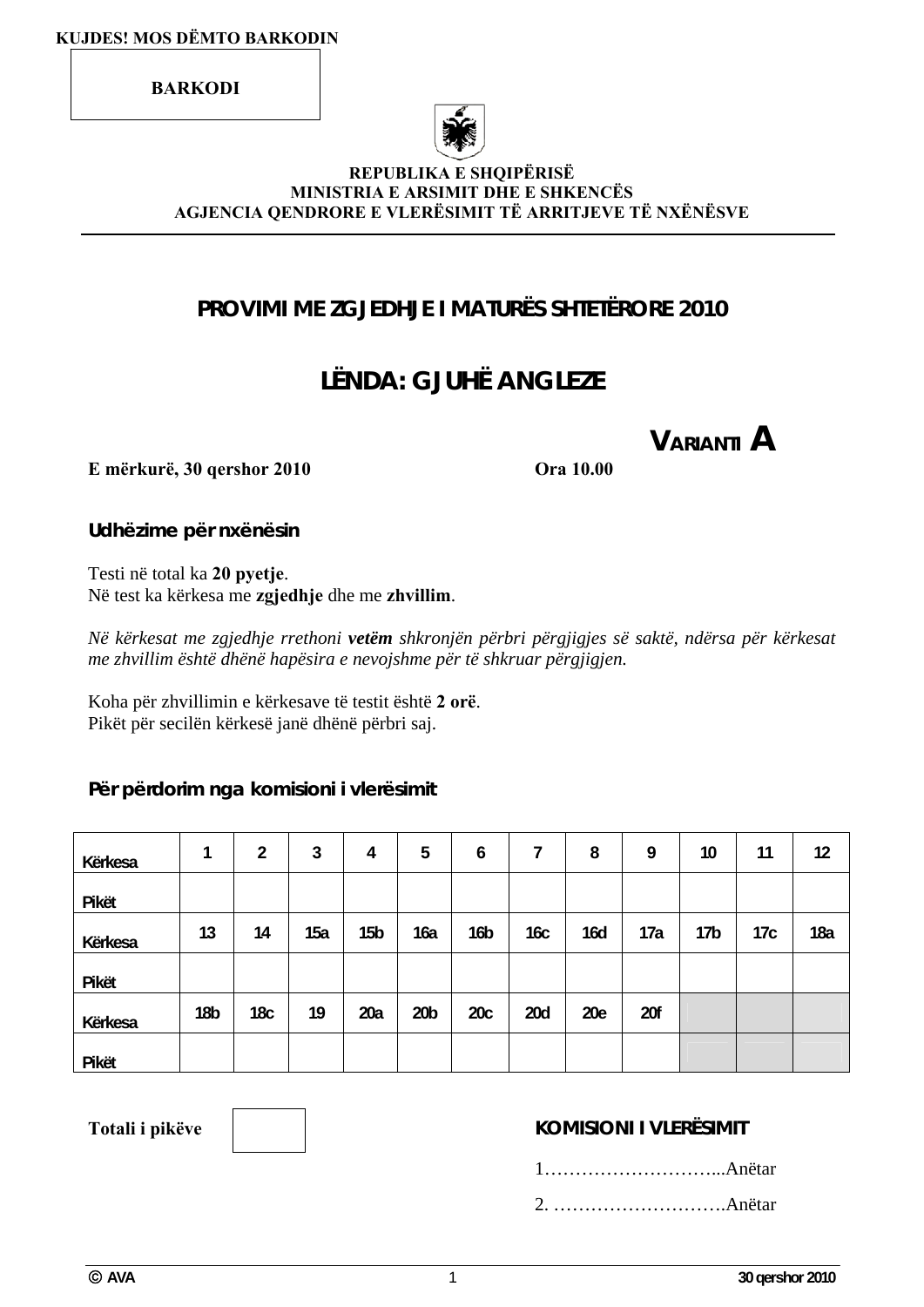## *Part 1*

## *Reading Comprehension*

### **The Empty Chair**

A friend of mine, Rob Jenkins, almost had a nervous breakdown last year. I told him to go to the doctor.

**Doctor:** Hello, Mr. Jenkins. What can I do for you?

**Rob:** Well, doctor... I'm very tense and nervous. I haven't been able to sleep for several days. **Doctor:** Hmm... Have you been working hard?

**Rob:** Oh, yes. I've been very busy. I've been working twelve hours a day.

**Doctor:** Have you been taking any pills?

**Rob:** No, but I've been smoking too much, and I've been drinking a lot of coffee.

**Doctor:** Well, you should take a holiday. You should go somewhere quiet and peaceful, like Cornwall. Why don't you go there?

Rob decided to go to Cornwall the next weekend. Penquay was a very small fishing village on the north coast of Cornwall. There were no trains or buses to Penquay, so he had to drive. It was a long journey, and Rob arrived late on Friday evening. The landlady of the guest house, Mrs. Doone, answered the door and showed him to his room. Rob was very tired and went straight to bed. He slept well and didn't wake up until nine o'clock the next morning. Rob went downstairs to have breakfast. Because there were no other guests, Mrs. Doone invited him to have breakfast with her and her daughter, Catherine. Catherine was already sitting in the dining room. She was about thirteen years old, with long, black hair and clear, grey eyes. Mrs. Doone went to the kitchen to prepare breakfast. Rob and Catherine looked at each other nervously for a few seconds.

**Rob:** There are four places at the table. Is there another guest?

**Catherine:** Oh, no... We never talk about the empty place.

**Rob:** The empty place? What do you mean?

**Catherine:** Well, that used to be my father's place.

**Rob:** Used to be? I don't understand.

**Catherine:** My father was a fisherman. Three years ago he was out in his boat, and he never returned.

**Rob:** What happened to him?

**Catherine:** Nobody knows. They searched everywhere, but they found nothing. My mother always keeps that place for him, and she makes his breakfast every morning. She thinks he'll come back. That's a photograph of him... over there, on the wall. My mother's been waiting for him for three years.

Rob said nothing, but he looked very worried. At that moment Mrs. Doone returned. She poured four cups of tea, and put one cup in the empty place. Rob looked more worried, and he stared at the empty chair. Suddenly, he heard footsteps outside the door and a tall man, with a black beard, walked into the room. Rob looked terrified.

It was the man in the photograph! He jumped up and ran out of the room.

**Man:** Who was that? What's the matter?

**Mrs. Doone:** I don't know. I don't understand. He's a guest from London. He arrived last night while you were asleep.

**Man:** Catherine! Do you know anything about this?

**Catherine:** No, I don't, father. But he's here because he's very nervous. He says he's hiding here because a tall man with a black beard is trying to kill him.

**Man:** Catherine, have you been telling stories again?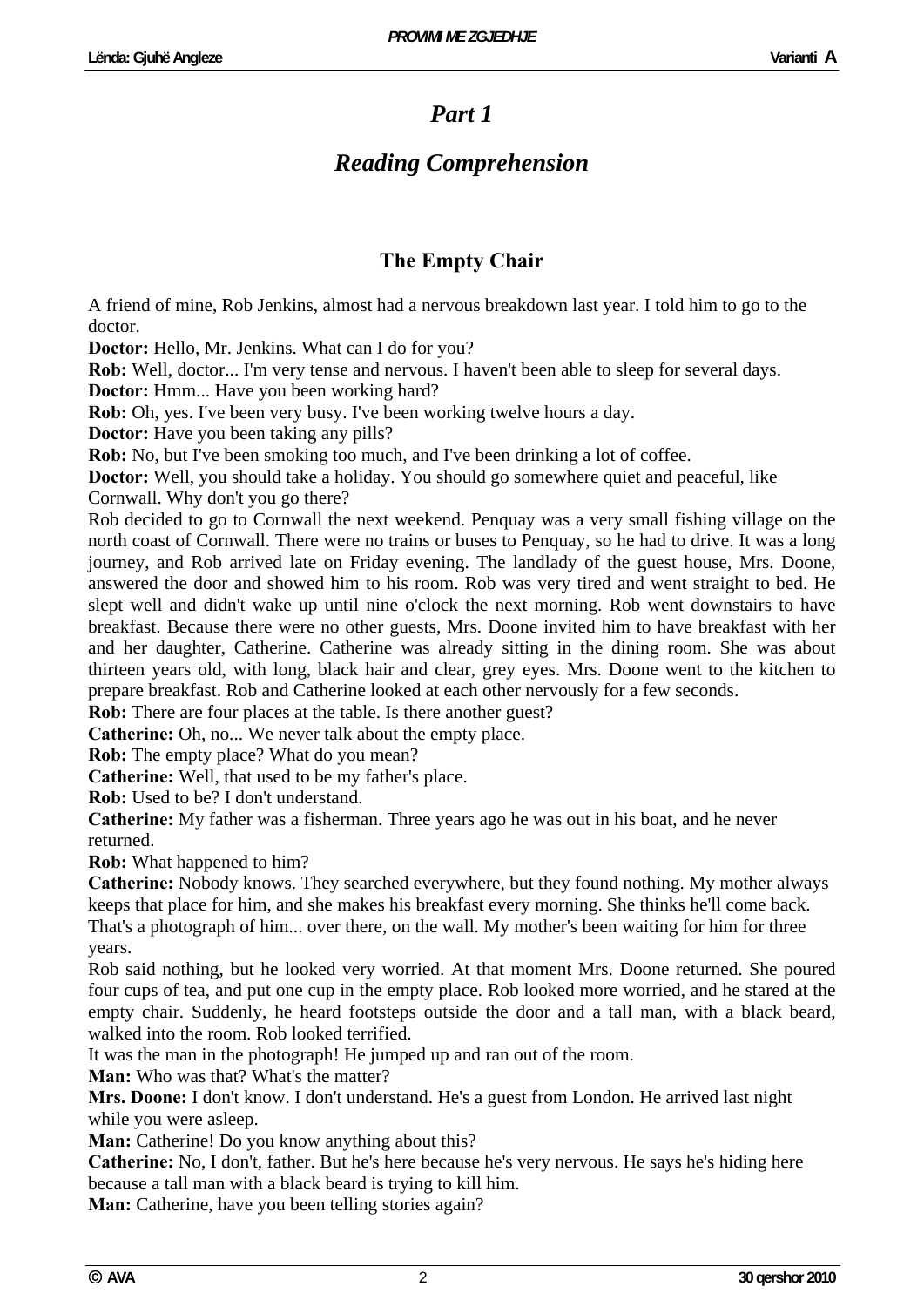| • For questions below, choose the answer $A$ , $B$ , $C$ or $D$ , which you think fits best according |
|-------------------------------------------------------------------------------------------------------|
| to the text.                                                                                          |

|    | 1. What did Rob almost have last year?                                                                                                                                                              | 1 point |
|----|-----------------------------------------------------------------------------------------------------------------------------------------------------------------------------------------------------|---------|
|    | A) Knee problems<br>B) Heart attack<br>C) A nervous breakdown<br>D) A stomach operation                                                                                                             |         |
|    | 2. Who advised him to go to the doctor?                                                                                                                                                             | 1 point |
|    | A) His family<br>B) His wife<br>C) His boss<br>D) The narrator of the story                                                                                                                         |         |
|    | 3. Why did the doctor tell Rob to go somewhere quiet and peaceful?                                                                                                                                  | 1 point |
|    | A) Because Rob hadn't had holidays for a long time<br>B) Because Rob had been drinking a lot recently<br>C) Because Rob hat attempted to commit suicide<br>D) Because Rob was suffering from stress |         |
|    | 4. What does "Mrs. Doone answered the door" mean?                                                                                                                                                   | 1 point |
|    | A) Mrs. Doone shut the door<br>B) Mrs. Doone spoke to the door<br>C) Mrs. Doone smashed the door<br>D) Mrs. Doone opened the door                                                                   |         |
|    | <b>5.</b> What is the meaning of " <i>a guest house</i> "?                                                                                                                                          | 1 point |
|    | A) A hotel where people can pay to stay and have meals<br>B) A private house where people can pay to stay and have meals<br>C) A building where people can pay to stay and have meals<br>D) None    |         |
|    | Supply the information asked for the sentences/questions below.                                                                                                                                     |         |
|    | 6. According to Catherine, what happened to her father three years ago?                                                                                                                             | 1 point |
|    |                                                                                                                                                                                                     |         |
| 7. | What were the characteristics of the man who walked into the room?                                                                                                                                  | 1 point |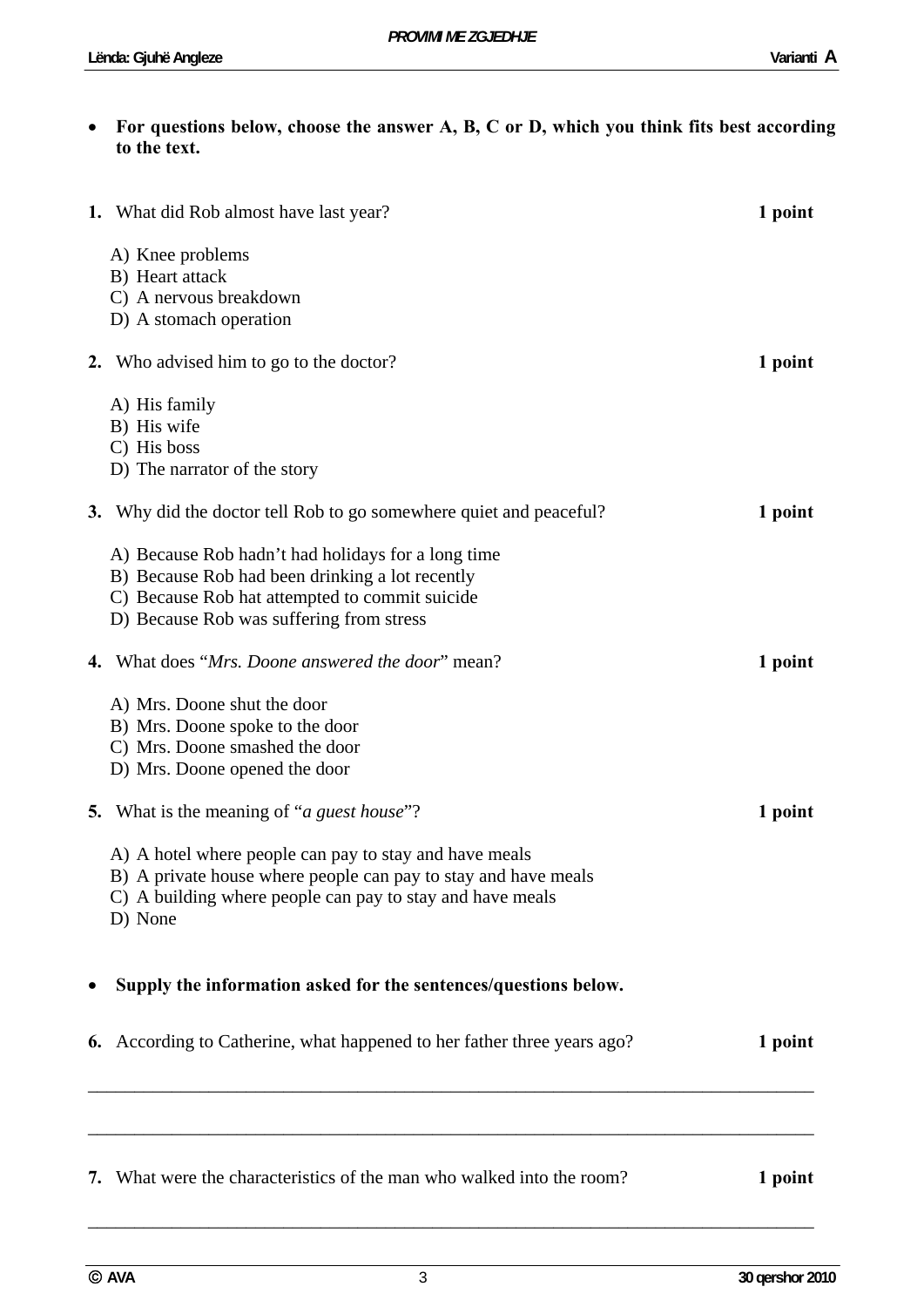**9.** How do we know that Catherine, what she did to Rob, had done it to other people as well? **2 points** \_\_\_\_\_\_\_\_\_\_\_\_\_\_\_\_\_\_\_\_\_\_\_\_\_\_\_\_\_\_\_\_\_\_\_\_\_\_\_\_\_\_\_\_\_\_\_\_\_\_\_\_\_\_\_\_\_\_\_\_\_\_\_\_\_\_\_\_\_\_\_\_\_\_\_\_\_\_

\_\_\_\_\_\_\_\_\_\_\_\_\_\_\_\_\_\_\_\_\_\_\_\_\_\_\_\_\_\_\_\_\_\_\_\_\_\_\_\_\_\_\_\_\_\_\_\_\_\_\_\_\_\_\_\_\_\_\_\_\_\_\_\_\_\_\_\_\_\_\_\_\_\_\_\_\_\_

\_\_\_\_\_\_\_\_\_\_\_\_\_\_\_\_\_\_\_\_\_\_\_\_\_\_\_\_\_\_\_\_\_\_\_\_\_\_\_\_\_\_\_\_\_\_\_\_\_\_\_\_\_\_\_\_\_\_\_\_\_\_\_\_\_\_\_\_\_\_\_\_\_\_\_\_\_\_

\_\_\_\_\_\_\_\_\_\_\_\_\_\_\_\_\_\_\_\_\_\_\_\_\_\_\_\_\_\_\_\_\_\_\_\_\_\_\_\_\_\_\_\_\_\_\_\_\_\_\_\_\_\_\_\_\_\_\_\_\_\_\_\_\_\_\_\_\_\_\_\_\_\_\_\_\_\_

# *Part 2*

# *Use of Language*

**● Circle the right alternatives that best complete the meaning of the sentences.** 

|                                                                                                                       |                                                                                         | 1 point |
|-----------------------------------------------------------------------------------------------------------------------|-----------------------------------------------------------------------------------------|---------|
| A) he did see<br>B) had he seen<br>C) has he seen<br>D) he saw                                                        |                                                                                         |         |
| damage can result.                                                                                                    | 11. Unless an observer knows ___________ an eclipse properly, severe retinal and cornea | 1 point |
| A) to observing<br>B) how observing<br>C) how to observe<br>D) to have observed                                       |                                                                                         |         |
|                                                                                                                       | 12. By the end of the year, she _____________ with a degree in business.                | 1 point |
| A) already graduates<br>B) will have already graduated<br>C) has already graduated<br>D) would have already graduated |                                                                                         |         |
|                                                                                                                       |                                                                                         | 1 point |
| $A)$ up<br>B) over<br>$C$ ) on<br>$D)$ in                                                                             |                                                                                         |         |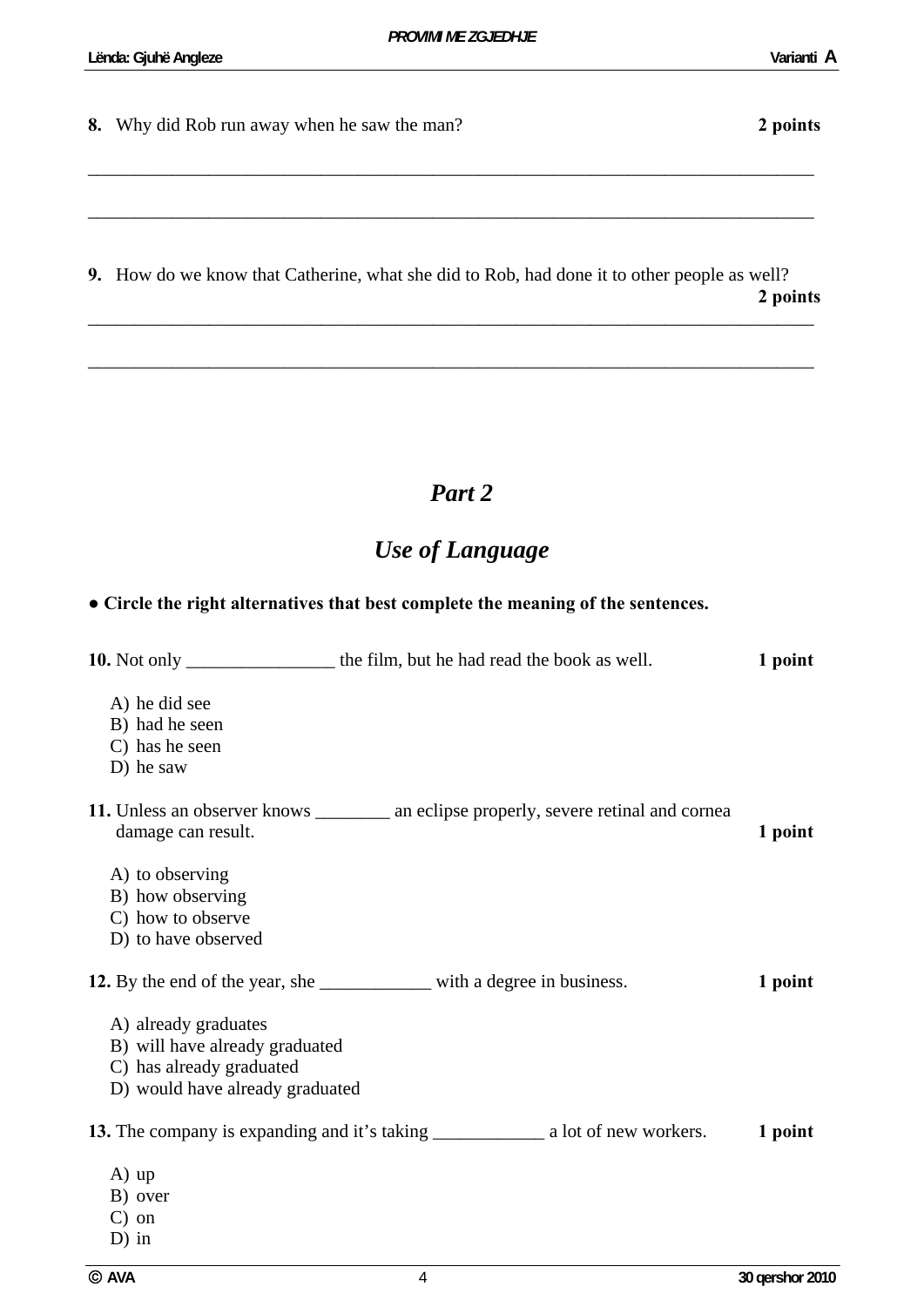Lënda: Gjuhë Angleze Varianti A

| 14. Find the correctly structured sentence:                                                                                                                                                                                      | 1 point |
|----------------------------------------------------------------------------------------------------------------------------------------------------------------------------------------------------------------------------------|---------|
| A) She used like driving, but she doesn't any more.<br>B) She used to like driving, but she doesn't any more.<br>C) She used liking to drive, but she doesn't any more.<br>D) She used to like driving, but she doesn't no more. |         |
| 15. Finish the sentences using Reported Speech.                                                                                                                                                                                  |         |
| a) Patricia: "My mother will celebrate her birthday next weekend."                                                                                                                                                               | 1 point |
|                                                                                                                                                                                                                                  |         |
| b) Jason and Victoria: "We will do our best in the exams tomorrow."                                                                                                                                                              | 1 point |
| Jason and Victoria told me                                                                                                                                                                                                       |         |
| 16.<br>a) Even though he got on the bus, his daughter continued to cry until he could not be seen any<br>longer.                                                                                                                 | 1 point |
| sight                                                                                                                                                                                                                            |         |
| While he got on the bus, she continued to cry until he __________________________.                                                                                                                                               |         |
| b) Arben didn't come to the party yesterday. Perhaps he was ill.                                                                                                                                                                 | 1 point |
| might                                                                                                                                                                                                                            |         |
|                                                                                                                                                                                                                                  |         |
| c) I wish you didn't drive so fast. You really scared me.<br>only                                                                                                                                                                | 1 point |
|                                                                                                                                                                                                                                  |         |
| d) I didn't understand what he was saying because I had just entered the conversation.<br>would                                                                                                                                  | 1 point |
| If I had entered the conversation before, I _________________________what he was saying.                                                                                                                                         |         |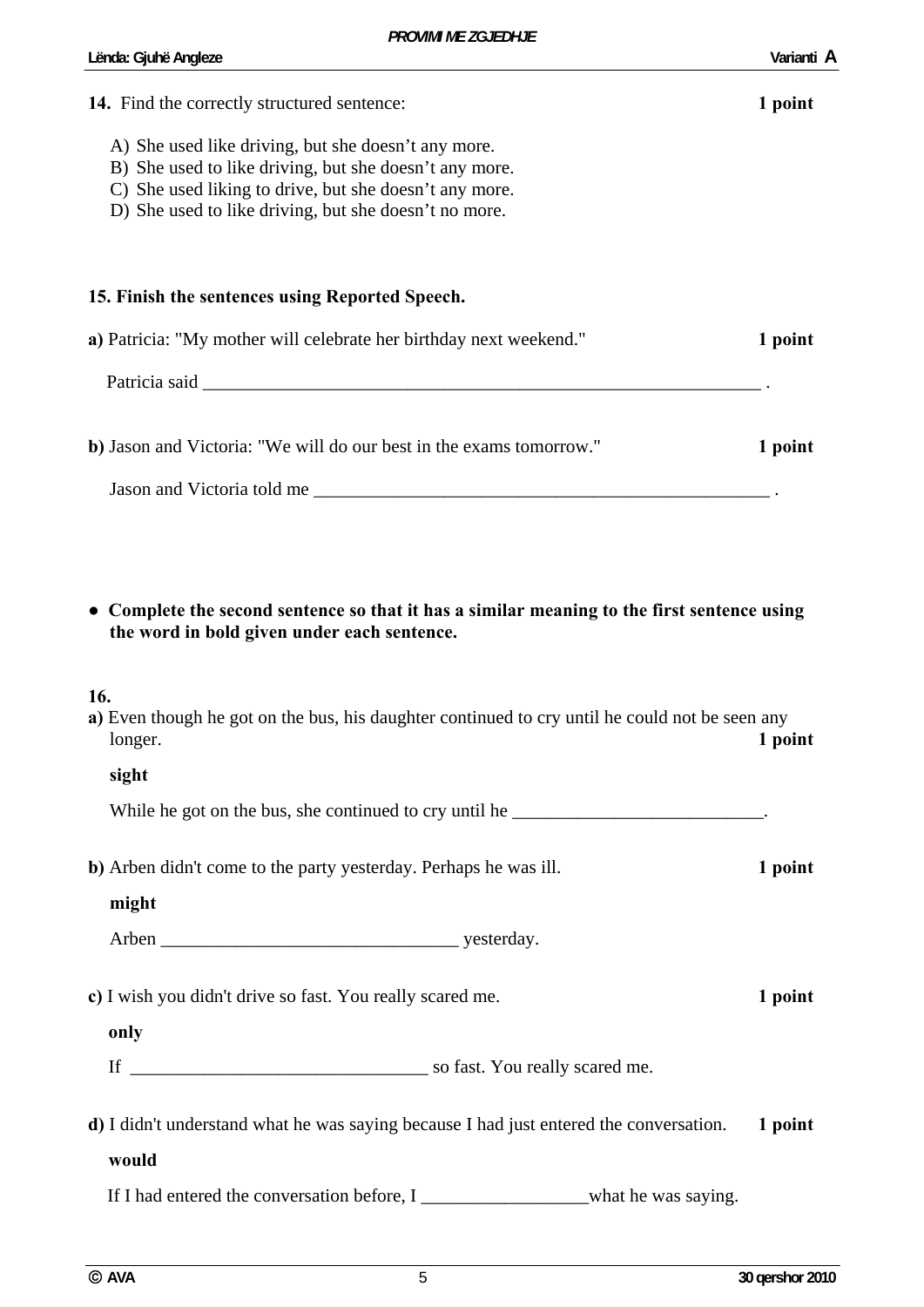| 17.                                                                                                    |         |
|--------------------------------------------------------------------------------------------------------|---------|
| a) She didn't accept his suggestion.                                                                   | 1 point |
| down                                                                                                   |         |
|                                                                                                        |         |
| <b>b</b> ) I didn't mean to burn the chicken.                                                          | 1 point |
| on                                                                                                     |         |
|                                                                                                        |         |
| c) Although he was able to do the exercises in physics, he wasn't given the chance to compete.         |         |
| despite                                                                                                | 1 point |
| to do the exercises in physics, he wasn't given the chance to compete.                                 |         |
| 18.                                                                                                    |         |
| a) The teacher has regularly tested her students.                                                      | 1 point |
| by                                                                                                     |         |
|                                                                                                        |         |
| <b>b</b> ) He pretends to know everything.                                                             | 1 point |
| expert                                                                                                 |         |
|                                                                                                        |         |
| c) It took them two hours to decide which direction to take.                                           | 1 point |
| mind                                                                                                   |         |
|                                                                                                        |         |
| 19. Complete the following text with the correct word derived from the word in bold in<br>parenthesis. |         |
|                                                                                                        | 6 point |
| <b>Rising standards</b>                                                                                |         |
| Development is essential. Unless there is 1) ____________ (grow) and development, the                  |         |
| standard of living cannot rise. It is 2) _______________ (ridicule) to expect people with a high       |         |
| standard of living to 3) ______________(sudden) stop buying luxury items and driving cars. No          |         |
| one wants 4) _____________ (environment) disaster, but 5) ___________ (equal) no one                   |         |
| wants to go back to the Dark Ages. Providing that development is controlled, it can do no harm. We     |         |
| are making progress on issues such as pollution and the 6) ____________ (law) killing of               |         |
| animals.                                                                                               |         |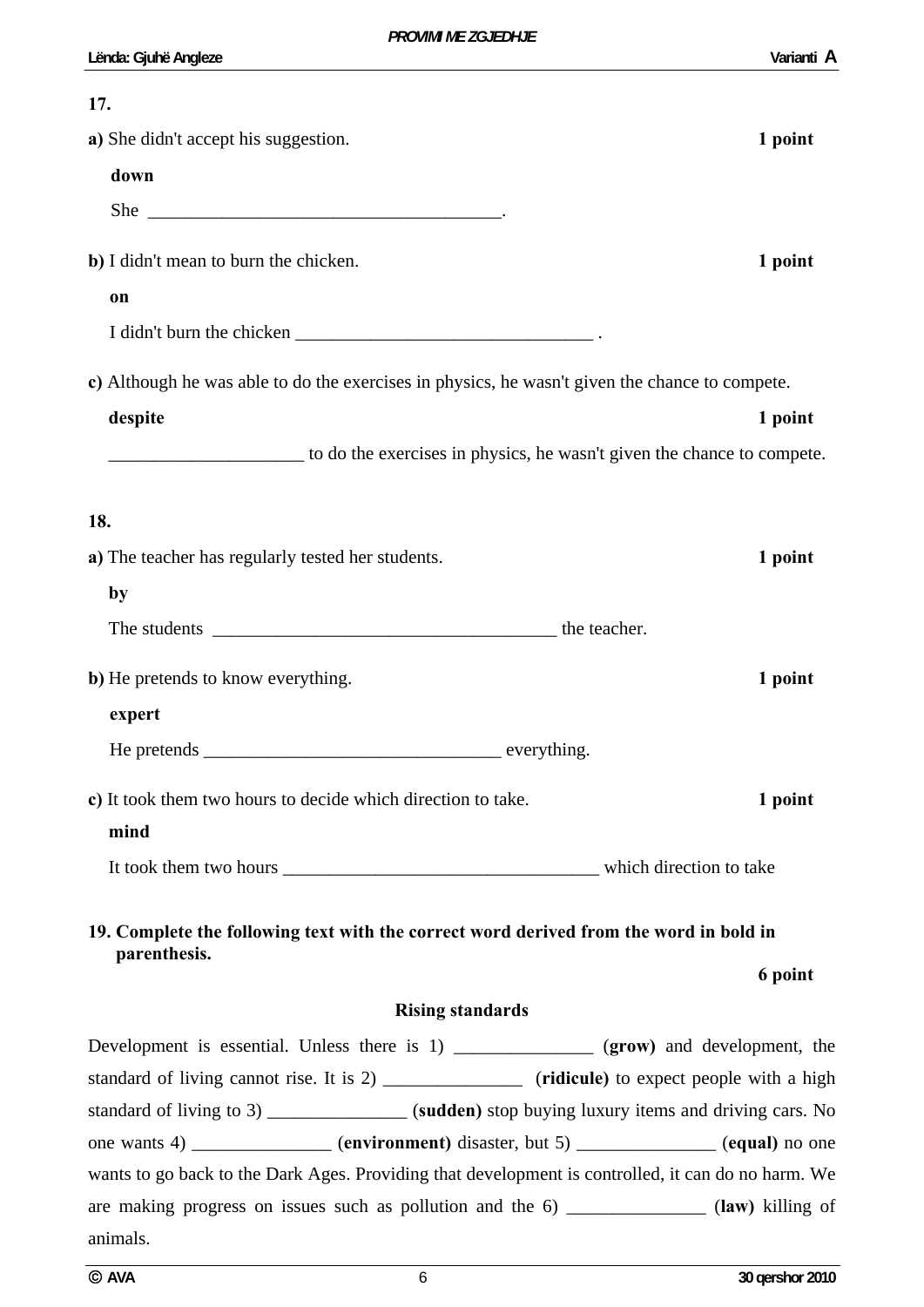### *Part 3*

## *Writing*

**20. 6 points Instructions:** In this section, the student will be evaluated for:

**1**. **the content** (if the central idea is supported with concrete detail); for

**2**. **the organization of the whole theme** (theme planned logically, giving the necessary stages with originality); sentence structure (sentences well constructed, unified and effective);

**3**. **vocabulary** (fresh, precise and idiomatic);

**4. grammar;**

**5**. **punctuation;** 

**6. spelling.** 

**Choose one of the four topics given below and then write about it in no more than 120 - 150 words.** 

**1.** Discuss some practical ways in which each of us can help to conserve natural resources.

**2.** Watching the "soaps" has become an Albanian pastime (hobby). Why are these television shows so popular?

**3.** In your opinion, what invention or discovery has brought about the most far-reaching and lasting changes in our civilization? Explain.

**4.** If you could have a conversation with a famous person (living or dead), whom would you choose? Discuss.